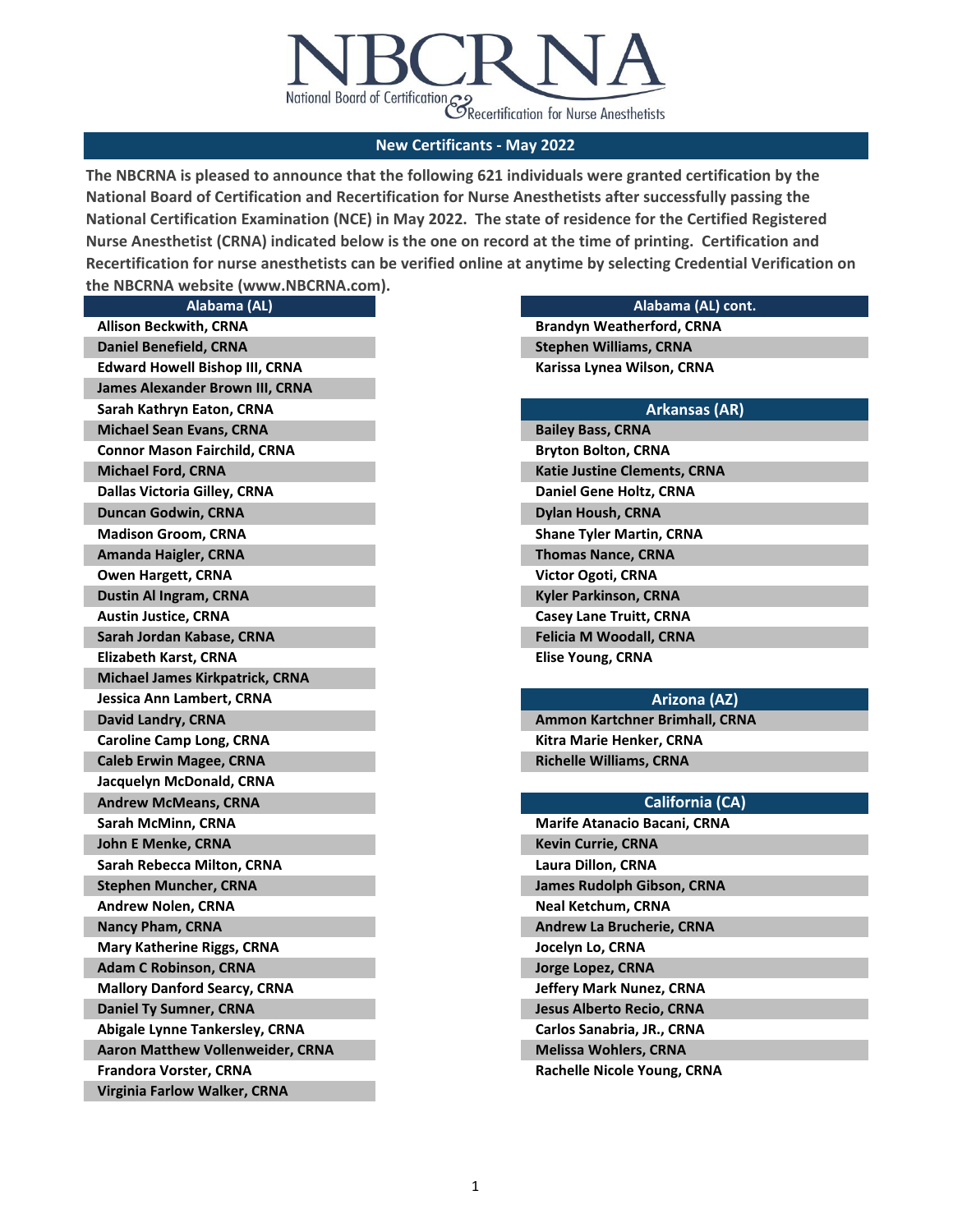

**The NBCRNA is pleased to announce that the following 621 individuals were granted certification by the National Board of Certification and Recertification for Nurse Anesthetists after successfully passing the National Certification Examination (NCE) in May 2022. The state of residence for the Certified Registered Nurse Anesthetist (CRNA) indicated below is the one on record at the time of printing. Certification and Recertification for nurse anesthetists can be verified online at anytime by selecting Credential Verification on the NBCRNA website (www.NBCRNA.com).** 

**Colorado (CO)**

**Andrew Dimmen, CRNA Sara Timko, CRNA Jianqun Zeng, CRNA Miranda Jackson, CRNA Samuel Philips, CRNA**

#### **Connecticut (CT)**

**Sarah Bonds, CRNA Lana Clement, CRNA Lindsey Fernandez De Soto, CRNA Linsey Ottersen, CRNA Kristen Pool, CRNA Barbara Sowa, CRNA Matthew Spilka, CRNA Allison Stutz, CRNA Natalie Glybin, CRNA Magdalena Gregorczyk, CRNA Susan Hynes, CRNA Daniel Marsh, CRNA Nicole Miller, CRNA Anthony Venuti, CRNA Emily Elizabeth Visnic, CRNA Amanda Wagner, CRNA Lindsay E Wiswell, CRNA**

#### **Disctrict of Columbia (DC)**

**Susan Walsh Bourgeois, CRNA Ellen Donohue, CRNA Trent Masselink, CRNA Alexandra Pezzi, CRNA Hannah Sparks, CRNA**

### **Florida (FL)**

**Sergio E Aguilar, CRNA Marina Aronova, CRNA Alanna Kim Baker, CRNA Connor Barretta, CRNA Allison Beitler, CRNA Zachary Stephen Beko, CRNA**

| Florida (FL) cont.                     |
|----------------------------------------|
| Jessica Eilene Berent, CRNA            |
| <b>Emily Biel, CRNA</b>                |
| <b>Brittany Blair, CRNA</b>            |
| Abram Borgman, CRNA                    |
| Nicholas Boudreau, CRNA                |
| <b>Hezron Budgeon, CRNA</b>            |
| Paige Nicole Callahan, CRNA            |
| Jamie Danielle Camara, CRNA            |
| <b>Oscar A Cardenas, CRNA</b>          |
| <b>Kacie Brice Carl, CRNA</b>          |
| <b>Thomas Casella, CRNA</b>            |
| Mary N Chiatoh-Gwanmesia, CRNA         |
| Victoria Paige Chopyk, CRNA            |
| <b>Kilstron Collins, CRNA</b>          |
| <b>Brianna Comire, CRNA</b>            |
| <b>Corey Cross, CRNA</b>               |
| <b>Marcus Anthony D'Agostino, CRNA</b> |
| <b>Patrick A Dain, CRNA</b>            |
| <b>Dustin Doll Shultz, CRNA</b>        |
| <b>Sherley Dorvil, CRNA</b>            |
| <b>Andrew Eisner, CRNA</b>             |
| <b>Alexander Ferreira, CRNA</b>        |
| Anna Fielder, CRNA                     |
| Logan Adam Forgey, CRNA                |
| <b>Robert John Fry, CRNA</b>           |
| <b>Sarah Gandy, CRNA</b>               |
| Ming Gao, CRNA                         |
| <b>Samantha Gibson, CRNA</b>           |
| <b>Rice F Giffin, CRNA</b>             |
| Jeremy Gillen, CRNA                    |
| Anna Grace Blackman Green, CRNA        |
| <b>Breeanna Hafeli, CRNA</b>           |
| Ingrid Hernandez, CRNA                 |
| <b>Wadley Saintil Honorat, CRNA</b>    |
| Samantha Huron, CRNA                   |
| <b>Jillian Jacques, CRNA</b>           |
| Paul Henry Jankowski, CRNA             |
| <b>Matthew Jenkins, CRNA</b>           |
| Alexandria Jensen, CRNA                |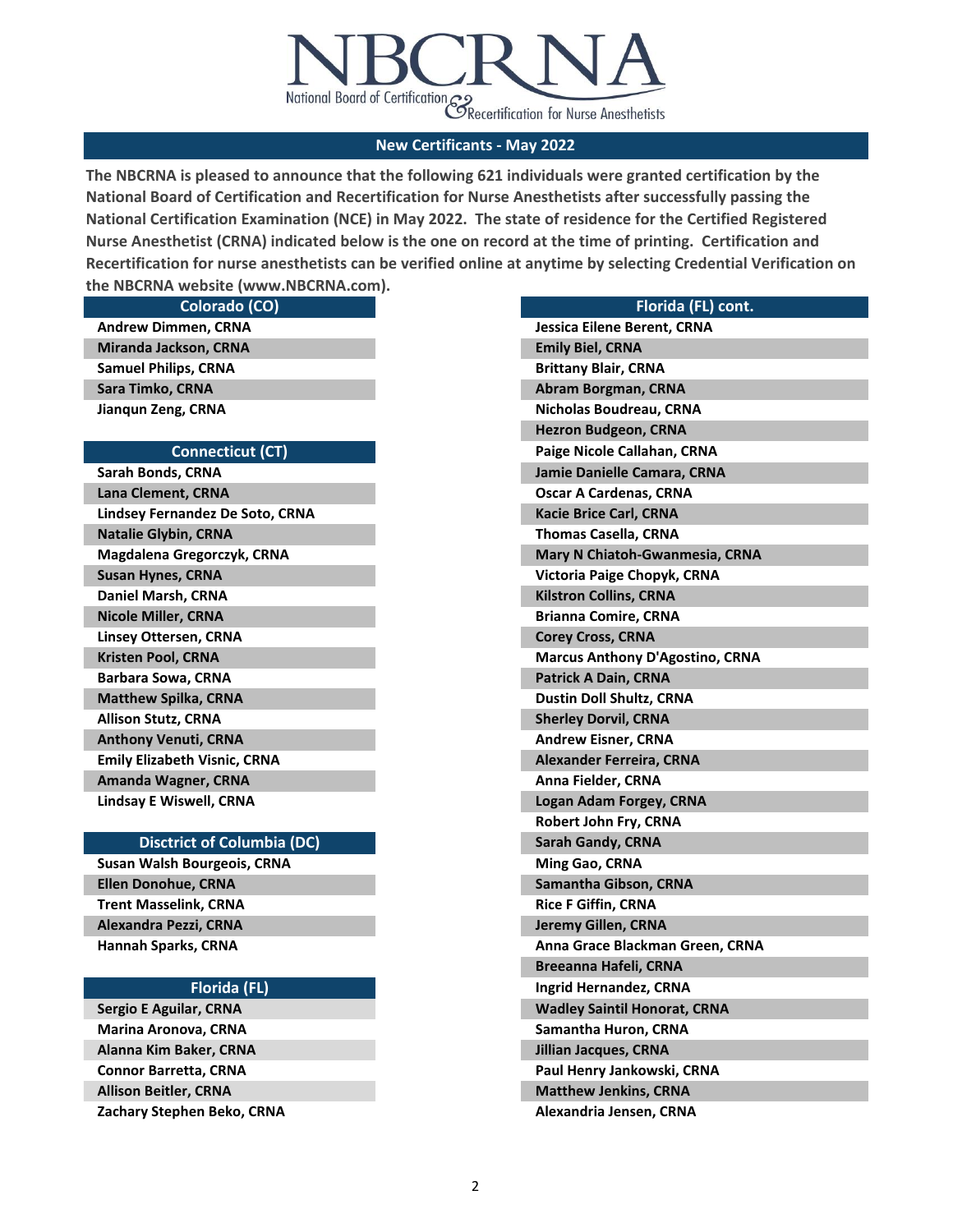

**The NBCRNA is pleased to announce that the following 621 individuals were granted certification by the National Board of Certification and Recertification for Nurse Anesthetists after successfully passing the National Certification Examination (NCE) in May 2022. The state of residence for the Certified Registered Nurse Anesthetist (CRNA) indicated below is the one on record at the time of printing. Certification and Recertification for nurse anesthetists can be verified online at anytime by selecting Credential Verification on the NBCRNA website (www.NBCRNA.com).** 

| Florida (FL) cont.                  |  |
|-------------------------------------|--|
| Laura Kepko, CRNA                   |  |
| <b>Allison Rose Kiefer, CRNA</b>    |  |
| Virginia Knott, CRNA                |  |
| Joshua Larson, CRNA                 |  |
| Nathan Lopez, CRNA                  |  |
| Lucinda Louis, CRNA                 |  |
| <b>Hailey Lowery, CRNA</b>          |  |
| <b>Todd Magee, CRNA</b>             |  |
| Derek M Makowski, CRNA              |  |
| <b>Katelynn Malivert, CRNA</b>      |  |
| <b>Marissa Maple, CRNA</b>          |  |
| <b>Philippe Martin, CRNA</b>        |  |
| Katherine Elizabeth Mascis, CRNA    |  |
| <b>Alvaro Matamoros Aunon, CRNA</b> |  |
| <b>Heather Noel Matthews, CRNA</b>  |  |
| <b>Francisco Alberto Mayo, CRNA</b> |  |
| Lindsay G Moore, CRNA               |  |
| <b>David Morris, CRNA</b>           |  |
| Jacqueline Mulder, CRNA             |  |
| <b>Maurice Kioko Ndunda, CRNA</b>   |  |
| Lan Nguyen, CRNA                    |  |
| Anna Kim Nguyen, CRNA               |  |
| Daniel Novak, CRNA                  |  |
| Lameck Opande, CRNA                 |  |
| Morgan Pecknold, CRNA               |  |
| <b>Elvis Perez, CRNA</b>            |  |
| Alexandra Phillips, CRNA            |  |
| <b>Wilmara Price, CRNA</b>          |  |
| Daniel Lee Redshaw, CRNA            |  |
| <b>Brittany Reeser, CRNA</b>        |  |
| <b>Diamond Nicole Rudder, CRNA</b>  |  |
| <b>Sean-Patrick Russell, CRNA</b>   |  |
| <b>Christopher Sanchez, CRNA</b>    |  |
| William Catlin See, CRNA            |  |
| Tatsiana Siniakova, CRNA            |  |
| Seeta Rani Spence Banfield, CRNA    |  |
| <b>Kasey Spivey, CRNA</b>           |  |
| <b>Summer Stanfield, CRNA</b>       |  |

| Florida (FL) cont. |  |
|--------------------|--|
|                    |  |

|  | Georgia (GA) |
|--|--------------|
|--|--------------|

| Erica Rachel Bell, CRNA              |
|--------------------------------------|
| Joshua Bempah, CRNA                  |
| Jennifer Faillace, CRNA              |
| Charles Joseph Hoag, JR., CRNA       |
| Nhan T Nguyen, CRNA                  |
| Kaitlin Reilly, CRNA                 |
| Ann Smith, CRNA                      |
| <b>Ashley Stevenson Tasich, CRNA</b> |
| Rebecca Thrasher, CRNA               |
| Elisabeth Underwood, CRNA            |
| <b>Ron S Walters, CRNA</b>           |
| Tamara Yancey, CRNA                  |
| Rebecca Young, CRNA                  |

## **Iowa (IA)**

**Emily Ford, CRNA Jessica Jasper, CRNA Kelsey Cristine Nieto, CRNA Chelsea Owen, CRNA Emma Cook, CRNA**

# **Idaho (ID)**

**Kyle Brett Sargent, CRNA Joshua Yardley, CRNA**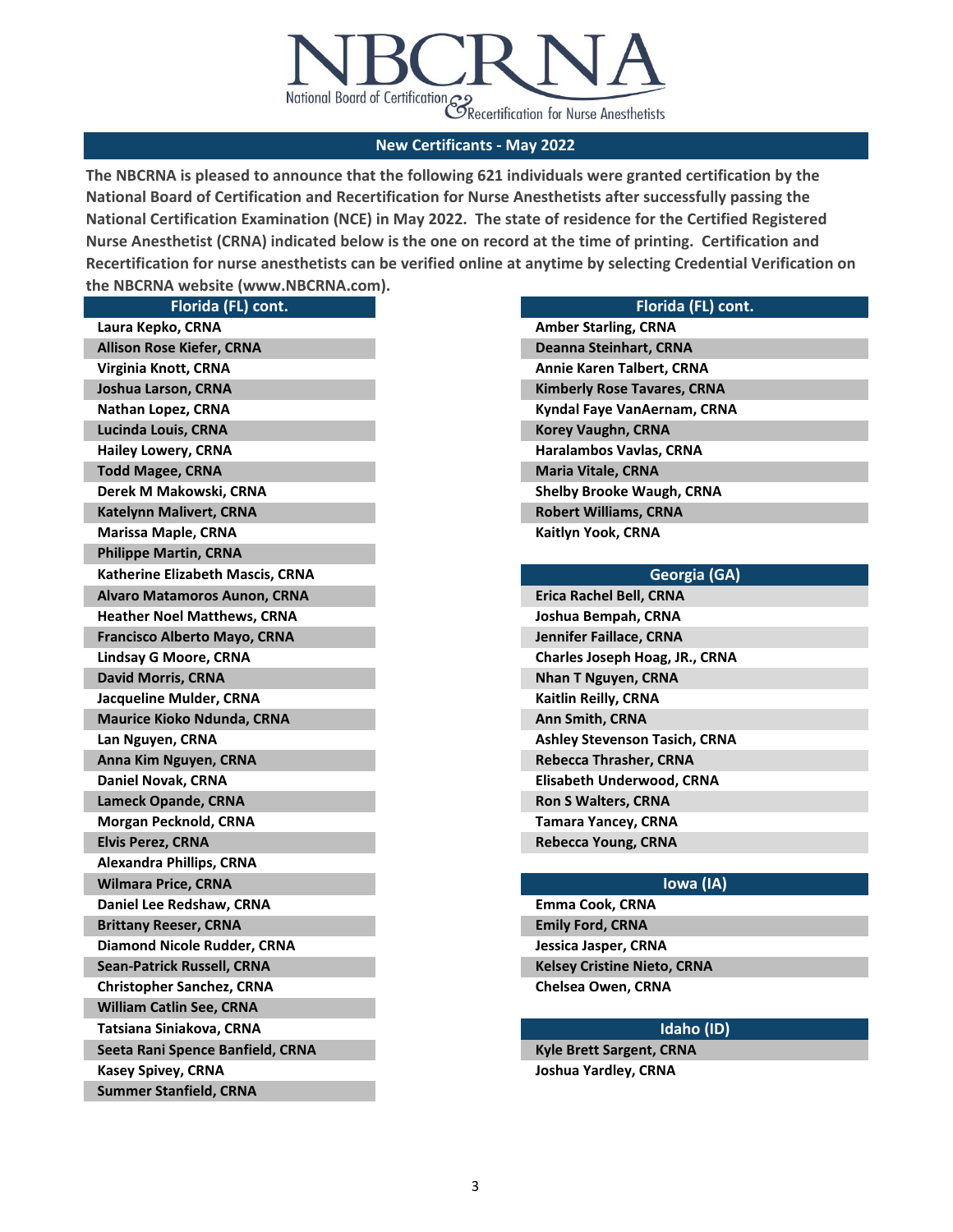

**The NBCRNA is pleased to announce that the following 621 individuals were granted certification by the National Board of Certification and Recertification for Nurse Anesthetists after successfully passing the National Certification Examination (NCE) in May 2022. The state of residence for the Certified Registered Nurse Anesthetist (CRNA) indicated below is the one on record at the time of printing. Certification and Recertification for nurse anesthetists can be verified online at anytime by selecting Credential Verification on the NBCRNA website (www.NBCRNA.com).** 

| <b>Illinois (IL)</b>             |
|----------------------------------|
| Amy J Avila, CRNA                |
| <b>Ymore Cave, CRNA</b>          |
| Paige Dickey, CRNA               |
| Alyssa Leseure, CRNA             |
| Nicole McFarland, CRNA           |
| <b>Eduardo Ornelas, CRNA</b>     |
| Jeffrey Sawyer, CRNA             |
| <b>Andrew Screnchuk, CRNA</b>    |
| Harry Everett Senaldi, Jr., CRNA |

## **Indiana (IN)**

| Katherine Anne Bannister, CRNA        |
|---------------------------------------|
| <b>Jakob Burchel, CRNA</b>            |
| <b>Connor Curley, CRNA</b>            |
| <b>Kelsey Downham, CRNA</b>           |
| <b>James Lee Pennington, CRNA</b>     |
| <b>Robert James Saltanovitz, CRNA</b> |
| Amanda Sandoval, CRNA                 |
| <b>Michael David Sparks, CRNA</b>     |
| <b>Spencer Bradley Wotring, CRNA</b>  |

### **Kansas (KS)**

### **Kansas (KS) cont.**

**Carlos Fernando Mata, CRNA Mollie Frances Nieman, CRNA Alexandra Schwieger, CRNA Zacchary Mark Shepherd, CRNA Samantha Anne Staver, CRNA Blake Robert Woellhof, CRNA**

## **Kentucky (KY)**

| <b>Eric Berning, CRNA</b>            |
|--------------------------------------|
| <b>Chase Buck, CRNA</b>              |
| <b>Katherine Clawson, CRNA</b>       |
| <b>Taylor Greene, CRNA</b>           |
| <b>Madelyn Renee Hall, CRNA</b>      |
| <b>Rachel Marie Kanter, CRNA</b>     |
| <b>Audra Lee, CRNA</b>               |
| <b>Roger Dustin Rigsby, CRNA</b>     |
| <b>Megan Elizabeth Russman, CRNA</b> |
| <b>Michaela Sherman, CRNA</b>        |
| Amanda Sweet, CRNA                   |
| <b>David Timmons, CRNA</b>           |
| James Dylan Wilson, CRNA             |
| <b>Courtney Diane Wiseman, CRNA</b>  |

## **Louisiana (LA)**

| <b>Kellsi Breanne Castleberry, CRNA</b> |
|-----------------------------------------|
| <b>Chelsie Cruse, CRNA</b>              |
| <b>Catherine Pendleton Felger, CRNA</b> |
| <b>Ryan David Kliebert, CRNA</b>        |
| <b>Madeline Murphy, CRNA</b>            |
| <b>Evan T Ochiltree, CRNA</b>           |
| <b>Steven Tran, CRNA</b>                |
| Jenna White, CRNA                       |
|                                         |

### **Massachusetts (MA)**

**Jennifer Cuellar, CRNA Erin Grau, CRNA Michael David Maguire, CRNA Carrie Ann Borchardt, CRNA Jeremy Carini, CRNA**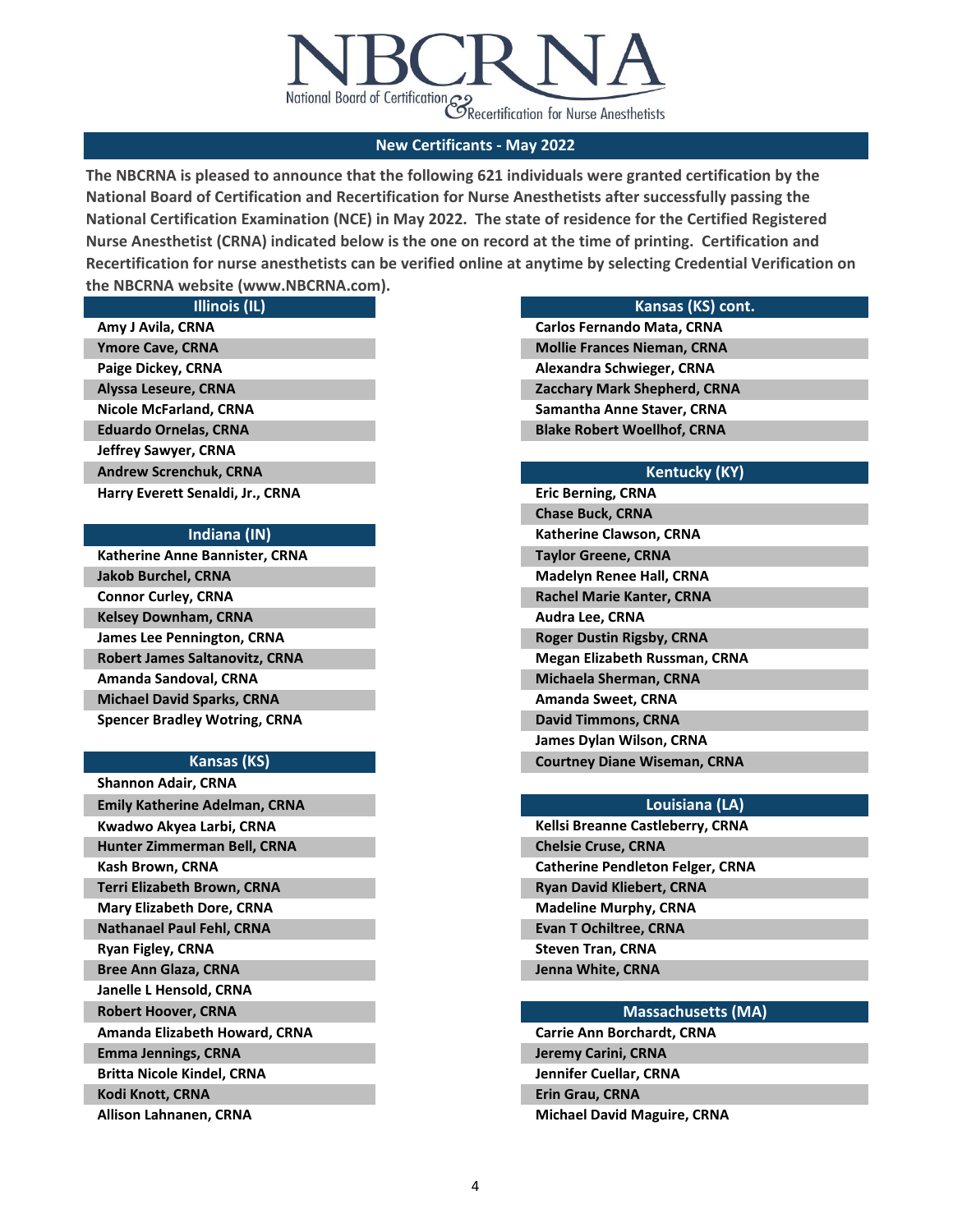

**The NBCRNA is pleased to announce that the following 621 individuals were granted certification by the National Board of Certification and Recertification for Nurse Anesthetists after successfully passing the National Certification Examination (NCE) in May 2022. The state of residence for the Certified Registered Nurse Anesthetist (CRNA) indicated below is the one on record at the time of printing. Certification and Recertification for nurse anesthetists can be verified online at anytime by selecting Credential Verification on the NBCRNA website (www.NBCRNA.com).** 

| <b>Massachusetts (MA) cont.</b>      |                       |
|--------------------------------------|-----------------------|
| John Photos, CRNA                    | Megan Elizabe         |
| <b>Sophie Pietrick, CRNA</b>         | <b>Aaron Appling</b>  |
| <b>Cory Porter, CRNA</b>             | James Clancy,         |
| <b>Nancy Noemi Ramsay, CRNA</b>      | Jace Patrick C        |
| <b>Elizabeth Sacco, CRNA</b>         | <b>Kristina Marie</b> |
| Saira Saleem, CRNA                   | James Eric Dai        |
| Tara Steele, CRNA                    | <b>Samuel Ellisor</b> |
| Sarah Grace Traughber, CRNA          | <b>Meagan Elizal</b>  |
| Samantha Rae Tucker, CRNA            | <b>Melissa Anne</b>   |
| Jenna Watson, CRNA                   | Alex Graham,          |
| <b>Caroline Claire Wessels, CRNA</b> | Savanna Hugh          |
|                                      | .                     |

#### **Maryland (MD)**

**Jan Stephen Hardinger, Jr., CRNA Esther Etimbuk Forte, CRNA Beth Leah Terry, CRNA Marc Jerome Torres, CRNA Allison Lomonosov, CRNA Kevin Miller, CRNA Jane Melanie Porter, CRNA Daniel Jay Shephard, CRNA**

### **Maine (ME)**

**Laura Casale, CRNA**

### **Michigan (MI)**

**Hussein Dakhlallah, CRNA Allison Marie Franz-Eatherly, CRNA Eryn Marie Krehbiel, CRNA Victoria Mahler, CRNA Adam James Traud, CRNA Sarah Waggoner, CRNA Riley David Andridge, CRNA Jake William Baker, CRNA**

#### **Minnesota (MN)**

**Grant M Backman, CRNA Lucas Kalina, CRNA**

### **Missouri (MO)**

| <b>Megan Elizabeth Amis, CRNA</b>      |
|----------------------------------------|
| <b>Aaron Appling, CRNA</b>             |
| <b>James Clancy, CRNA</b>              |
| <b>Jace Patrick Corray, CRNA</b>       |
| Kristina Marie Crosby, CRNA            |
| <b>James Eric Dailey, CRNA</b>         |
| <b>Samuel Ellison, CRNA</b>            |
| <b>Meagan Elizabeth Farley, CRNA</b>   |
| <b>Melissa Anne Gerlach, CRNA</b>      |
| <b>Alex Graham, CRNA</b>               |
| Savanna Hughes, CRNA                   |
| <b>Ashley Jamison, CRNA</b>            |
| Kyleigh Carol Kneller, CRNA            |
| <b>Molly Ann McGonigle, CRNA</b>       |
| Zachary Officer, CRNA                  |
| <b>Michael Ombongi, CRNA</b>           |
| Jacob Rathbun, CRNA                    |
| Darrell Allen Risinger, CRNA           |
| Laura Rozylowicz, CRNA                 |
| <b>Ashley Shulman, CRNA</b>            |
| <b>Braden MacDonald Spangler, CRNA</b> |
| <b>Kylie Stottlemyre, CRNA</b>         |
| <b>Sarah Jarchow Tobias, CRNA</b>      |
| Kristin Wolff, CRNA                    |
| Katrina Yocum, CRNA                    |

### **Mississippi (MS)**

**Zachary Conn, CRNA Robin Green, CRNA Ashley Taylor Johnson, CRNA Davelin Woodard, CRNA Austin Conn, CRNA**

### **North Carolina (NC)**

**Molly Anderson, CRNA Reagan Victoria Atkins, CRNA Erin Brackett, CRNA Charlotte Brown, CRNA**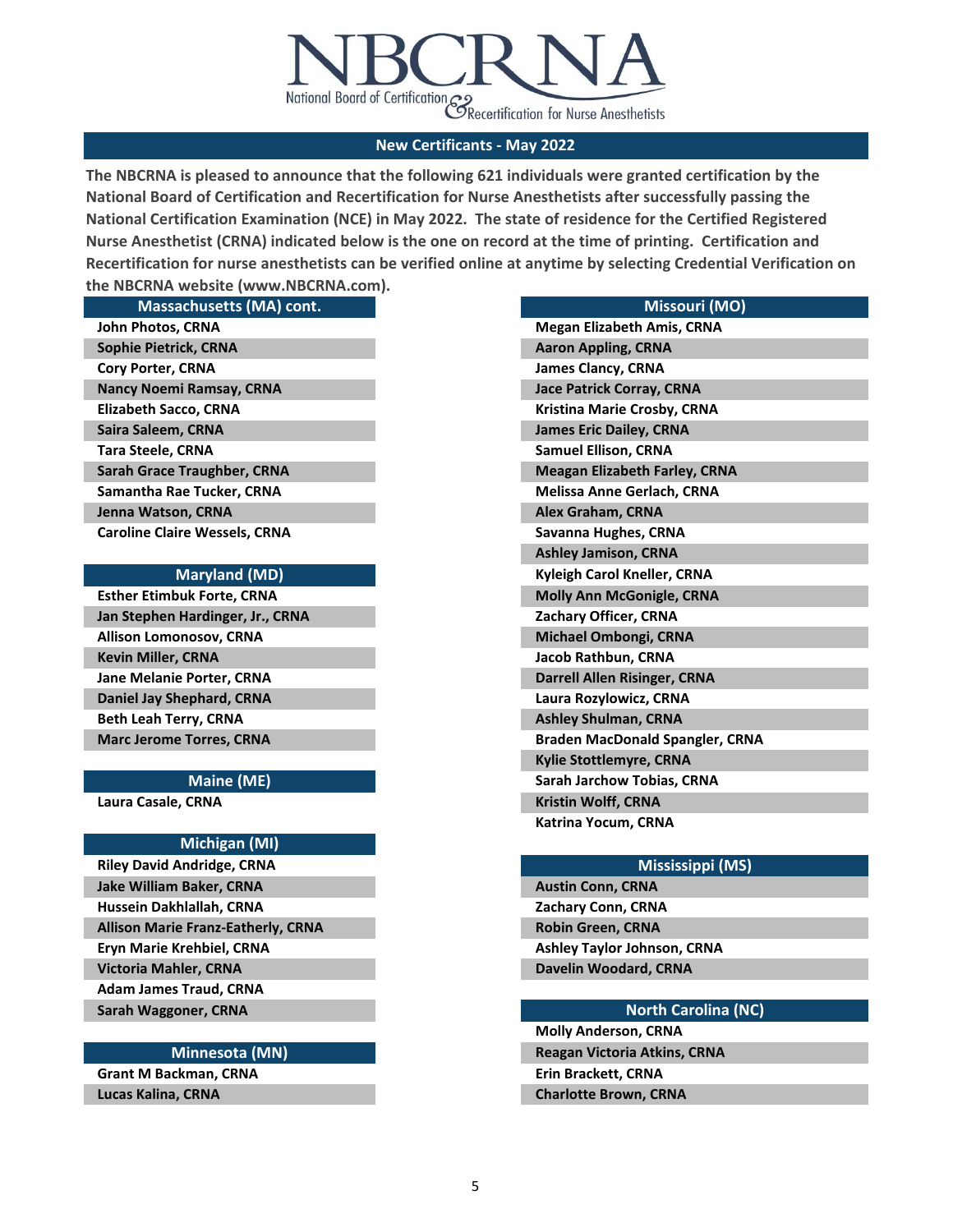

**The NBCRNA is pleased to announce that the following 621 individuals were granted certification by the National Board of Certification and Recertification for Nurse Anesthetists after successfully passing the National Certification Examination (NCE) in May 2022. The state of residence for the Certified Registered Nurse Anesthetist (CRNA) indicated below is the one on record at the time of printing. Certification and Recertification for nurse anesthetists can be verified online at anytime by selecting Credential Verification on the NBCRNA website (www.NBCRNA.com).** 

## **North Carolina (NC) cont.**

| Robert James Cozzarelli, CRNA         |
|---------------------------------------|
| <b>Michael James Davidson, CRNA</b>   |
| Amy Lynn Gallagher, CRNA              |
| <b>Ashley Noel Godfrey, CRNA</b>      |
| <b>Genesis Parra Guzman, CRNA</b>     |
| <b>Adam Hobbs, CRNA</b>               |
| <b>Courtney Elisabeth Hodge, CRNA</b> |
| Jordan Jackson, CRNA                  |
| <b>Madison Jones, CRNA</b>            |
| Rebecca Lynn Kandora, CRNA            |
| <b>Cynthia Lanning, CRNA</b>          |
| Kristina Kiyomi Doscher LeClair, CRNA |
| Susan Lee, CRNA                       |
| <b>Emily Robinson Mangubat, CRNA</b>  |
| <b>Wesley Kyle Maughon, CRNA</b>      |
| Mary-Belle Mikesell, CRNA             |
| <b>Colby Nelson, CRNA</b>             |
| <b>Morgan Pope, CRNA</b>              |
| <b>Kasey Nicole Price, CRNA</b>       |
| <b>John Purvis, CRNA</b>              |
| <b>Stacey Erin Railsback, CRNA</b>    |
| <b>Erin Stevens, CRNA</b>             |
| Jennifer Hundley Young, CRNA          |

### **North Dakota (ND)**

**Layne Larson, CRNA Tiffany Stoltz, CRNA**

### **Nebraska (NE)**

**Jessica Kuhr, CRNA Hannah Lassise, CRNA Parvina Mansurova, CRNA Daniel Martinez, CRNA Megan Elsasser, CRNA Mark Paul Funk, CRNA Justin Graham, CRNA Charles Michael Hatch, CRNA**

### **Nebraska (NE) cont.**

**Ashley Marie Walsh, CRNA Logan Nathaniel Meisinger, CRNA Brittany Nelson, CRNA Austin William Henry Schmit, CRNA Marilyn Sawyer Stephenson, CRNA Teran A Walford, CRNA Kelsey Ann McCord, CRNA**

### **New Hampshire (NH)**

**Matthew Thomson, CRNA Danielle Marie Van Eron, CRNA Michael Keefe, CRNA Brittney Page, CRNA Emily Kay Schmitt, CRNA**

### **New Jersey (NJ)**

**William Jonathan Bogdon, CRNA Emily Sarah Bernal, CRNA Samantha Calhoun, CRNA Andrew James DeMaio, CRNA Jillian McCully Liwacz, CRNA Samantha Offenback, CRNA Samantha Simmons, CRNA Kevin Patrick Vacca, CRNA**

## **New York (NY)**

| <b>Ashley Alex, CRNA</b>              |
|---------------------------------------|
| Kayla Ann Arnold, CRNA                |
| <b>Michael Bamerick, CRNA</b>         |
| Kathleen Cortez, CRNA                 |
| <b>Sarah Lucy Evans, CRNA</b>         |
| <b>Michael Russell Frank, CRNA</b>    |
| <b>Emily E Glasgow, CRNA</b>          |
| Wajahat Hameed, CRNA                  |
| <b>Heather Delaney Johnston, CRNA</b> |
| <b>Katherine Mary Lowe, CRNA</b>      |
| <b>Mary Margaret Malay, CRNA</b>      |
|                                       |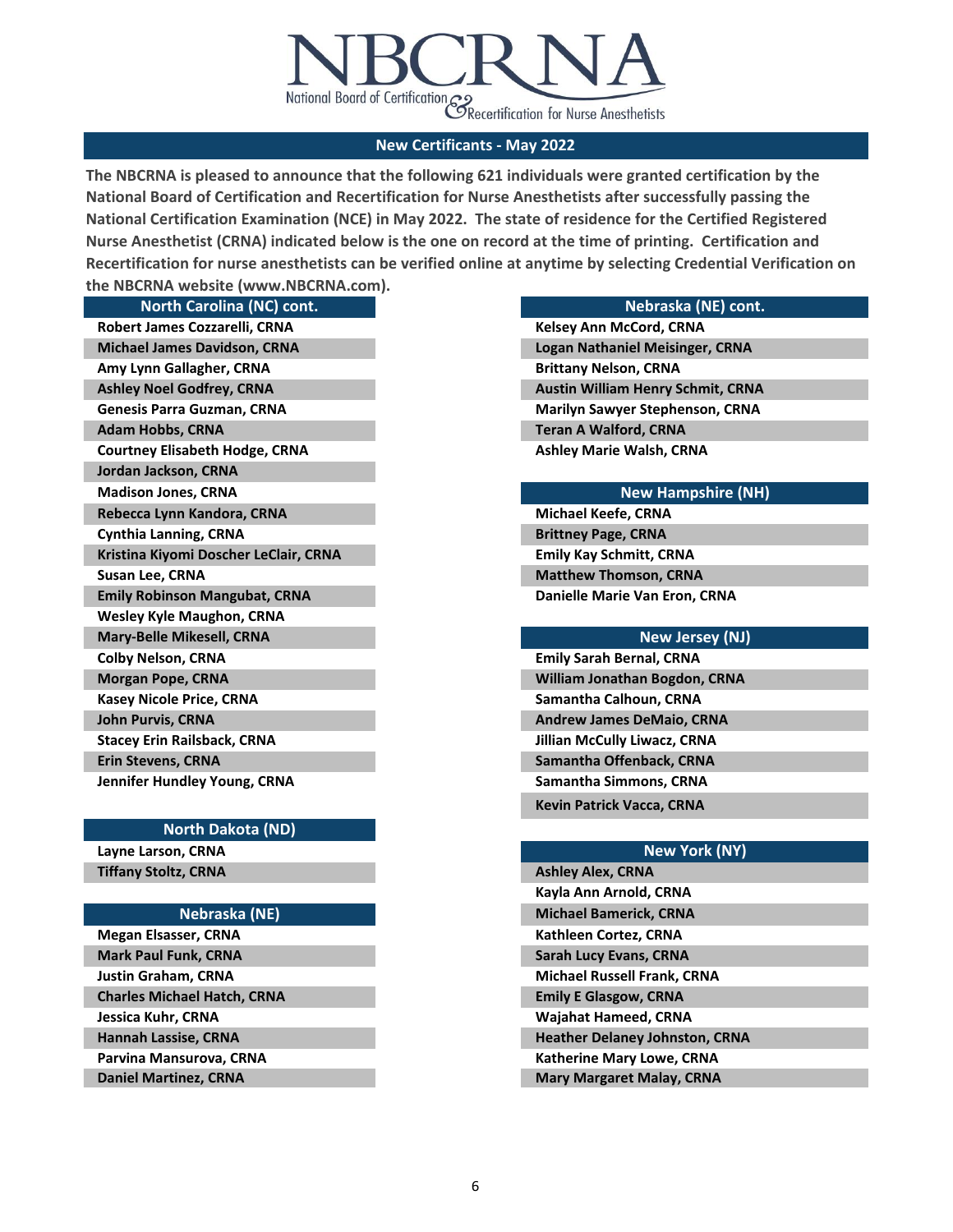

**The NBCRNA is pleased to announce that the following 621 individuals were granted certification by the National Board of Certification and Recertification for Nurse Anesthetists after successfully passing the National Certification Examination (NCE) in May 2022. The state of residence for the Certified Registered Nurse Anesthetist (CRNA) indicated below is the one on record at the time of printing. Certification and Recertification for nurse anesthetists can be verified online at anytime by selecting Credential Verification on the NBCRNA website (www.NBCRNA.com).** 

**New York (NY) cont. Kelly Renee Hempfling, CRNA Sabina Lamichhane Wagle, CRNA Katonya Lawson, CRNA James Lower, CRNA David E McNally, CRNA Siarhei Mikhailouski, CRNA Rebecca Marylea Palmer, CRNA Erika Reakes, CRNA Maryanne Waugh Rutz, CRNA Ohio (OH) Megan Renae Ashton, CRNA Olivia Ballard, CRNA Allison Bruce, CRNA Kimberly Dyer, CRNA Christopher Thomas Foltz, CRNA Lindsey France, CRNA Courtney Marie Garvey, CRNA Joel Griffith, CRNA Garret Rupert, CRNA Paxton Nichole Schwaderer, CRNA Abigalle Ryan Sparrow, CRNA Zachary Scott Wise, CRNA Emmanuel Mann, CRNA Alexandra Cynthia McGuire, CRNA Cody Dalton Plapp, CRNA Danielle Ridgway, CRNA Rachel Elizabeth Rose, CRNA**

### **Oklahoma (OK)**

**Spenser Christian Zaharie, CRNA**

### **Pennsylvania (PA)**

**Dustin Alcorn, CRNA Matthew Currie Anderson, CRNA Nataliya Babich, CRNA Julianne Marie Bagley, CRNA Alyssa Aboff, CRNA**

| Pennsylvania (PA) cont.              |
|--------------------------------------|
| Jessica L Barbato, CRNA              |
| Adam Brodginski, CRNA                |
| <b>Travis Scott Brubaker, CRNA</b>   |
| <b>Mario Cantando, CRNA</b>          |
| Derek Andrew Coy, CRNA               |
| Jonathan Cunningham, CRNA            |
| <b>Adrienne Eby, CRNA</b>            |
| Sierra Ehrman, CRNA                  |
| <b>Tawny Amber Engelberger, CRNA</b> |
| <b>Megan A Everett, CRNA</b>         |
| <b>Jeffrey Harcus, CRNA</b>          |
| Kristi Heiss, CRNA                   |
| <b>Bethany Hemmes, CRNA</b>          |
| <b>Matthew J Homishak, CRNA</b>      |
| <b>Stephanie Huang, CRNA</b>         |
| Jenna Jakielaszek, CRNA              |
| Joshua Kuzman, CRNA                  |
| Donny Le, CRNA                       |
| <b>Jamie Long, CRNA</b>              |
| Jacob Madeira, CRNA                  |
| Vesna Manjic, CRNA                   |
| <b>Wesley J McCleaf, CRNA</b>        |
| <b>Stacey McGregor, CRNA</b>         |
| Dorothea Meyer, CRNA                 |
| <b>Matthew Moore, CRNA</b>           |
| <b>Tiffany Mukerjee, CRNA</b>        |
| John Mark Negro, Jr., CRNA           |
| <b>Carissa Nicole Pupo, CRNA</b>     |
| <b>JosA© Antonio Rios, CRNA</b>      |
| Ciana M Rollman, CRNA                |
| <b>Taylor Marie Sebastian, CRNA</b>  |
| <b>Cassidy Taylor Sintobin, CRNA</b> |
| Shelbi Smith, CRNA                   |
| Naomi Shuang Song, CRNA              |
| <b>Brian Supsic, CRNA</b>            |
| <b>Jennifer Thiess, CRNA</b>         |
| <b>Rodrick Emmanuel Thomas, CRNA</b> |
| <b>Matthew Walbert, CRNA</b>         |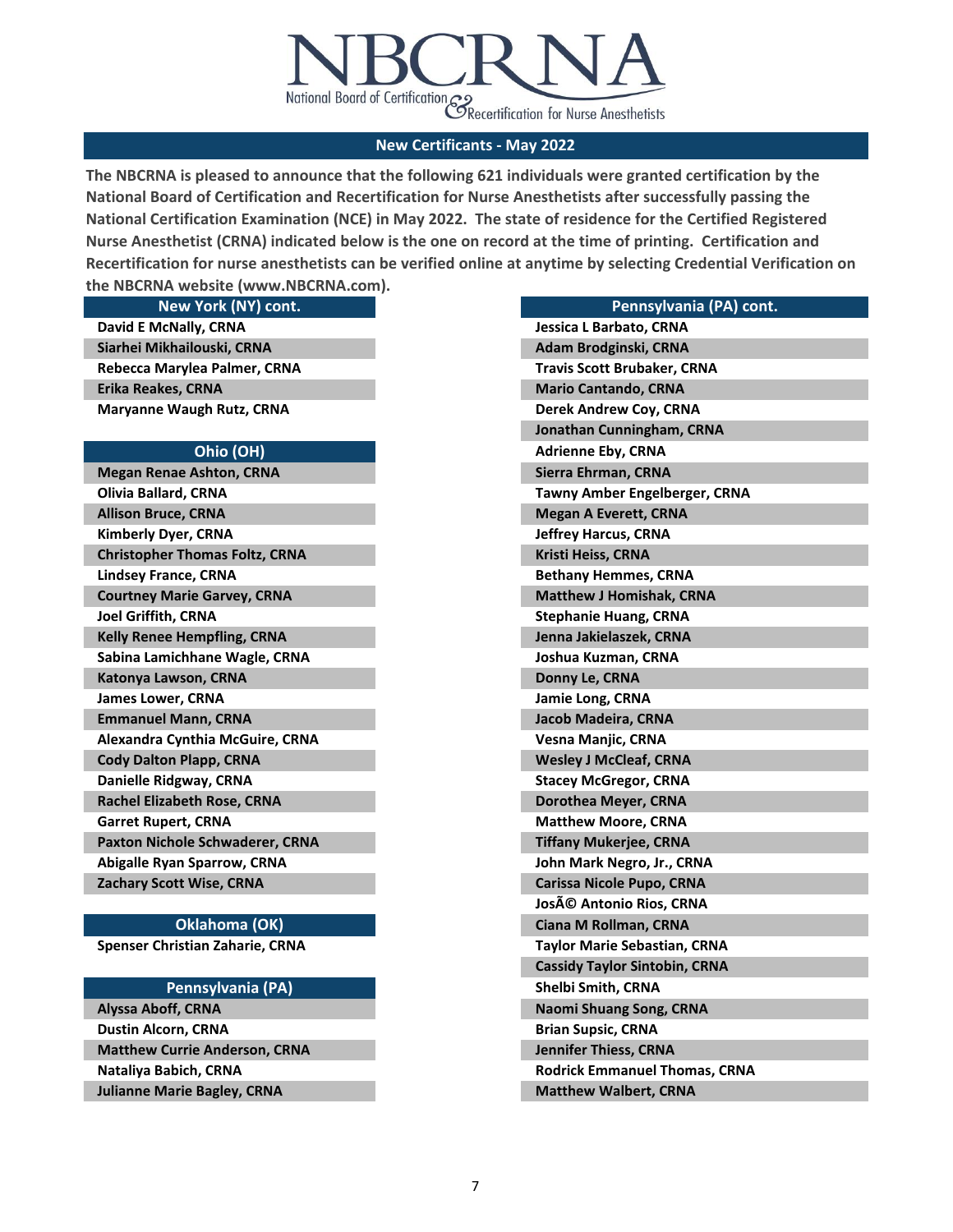

**The NBCRNA is pleased to announce that the following 621 individuals were granted certification by the National Board of Certification and Recertification for Nurse Anesthetists after successfully passing the National Certification Examination (NCE) in May 2022. The state of residence for the Certified Registered Nurse Anesthetist (CRNA) indicated below is the one on record at the time of printing. Certification and Recertification for nurse anesthetists can be verified online at anytime by selecting Credential Verification on the NBCRNA website (www.NBCRNA.com).** 

**Pennsylvania (PA) cont.**

**Charles Leo Williams, CRNA Jake Wisener, CRNA Ryan Woll, CRNA Christopher Yokimcus, CRNA**

#### **South Carolina (SC)**

**David Logan Barnett, CRNA Cory Baum, CRNA Corey Brambley, CRNA Jacquelyn Noel Buhmeyer, CRNA Adam Daniel Carroll, CRNA Cayla Catrine, CRNA Kaitlyn Beard Coker, CRNA Robert David Comparetto, CRNA Sean Patrick Cooney, CRNA Pamela F Gardner, CRNA Anna Catherine Gilg, CRNA Shawn Michael Guerette, CRNA Alston James Hamilton, CRNA Zachary Allen Koller, CRNA Nikaela Rose LaRossa, CRNA Caroline Claire Lewis, CRNA Mack Udell Lloyd, CRNA Thomas Graham Lovett, CRNA James Heath Hicks, CRNA Sabrina Hunt, CRNA Megan Jay, CRNA Monica Ellen Karlen, CRNA Alexa Dorothy Kimball, CRNA Kaitlyn Claire Monahan, CRNA Esther Odeghe, CRNA David Olsen, CRNA Christina Pfeiffer, CRNA Gregory David Malone, CRNA Daniel Armand Martin, CRNA Michael Martz, CRNA Delaney McCann, CRNA Shannon Lea McDermott, CRNA Aleksander Acred, CRNA Aleksander Acred, CRNA** 

## **South Carolina (SC) cont. Catherine Anjali Prabhu, CRNA Jordan Swann, CRNA Chloe Marie Urig, CRNA Francesca Valentini, CRNA Nathan Thomas Vernon, CRNA Courtney Chevelle Williams, CRNA Abigail Shook, CRNA Jamie Skellie, CRNA Kimberly Anderson Smith, CRNA Matthew Christian Steele, CRNA Colleen Renee Storrie-Gaul, CRNA Kimberly Ann Pugh, CRNA Lesley Nicole Richard, CRNA Laura E Roper, CRNA Brittany Ruggeri, CRNA Aubrey Shaner, CRNA**

### **South Dakota (SD)**

| <b>Nicolette Engesser, CRNA</b> |
|---------------------------------|
| Kaci Jo Engesser, CRNA          |
| <b>Jared Feiner, CRNA</b>       |
| <b>Josie Grosz, CRNA</b>        |
| <b>Rachel Krier, CRNA</b>       |
| <b>Elise Marie LeBrun, CRNA</b> |
| Amanda Diane Mork, CRNA         |
| <b>Leland Murren, CRNA</b>      |
| Sara Oakland, CRNA              |
| Jonathan Schelhaas, CRNA        |
| Caitlyn Selland, CRNA           |
| Sean Sendelbach, CRNA           |
| <b>Brittany Waldal, CRNA</b>    |

#### **Tennessee (TN)**

**Benjamin DeHaan, CRNA Milena Devineni, CRNA Judy Dolce Lilavois, CRNA Brooke Hatchell, CRNA**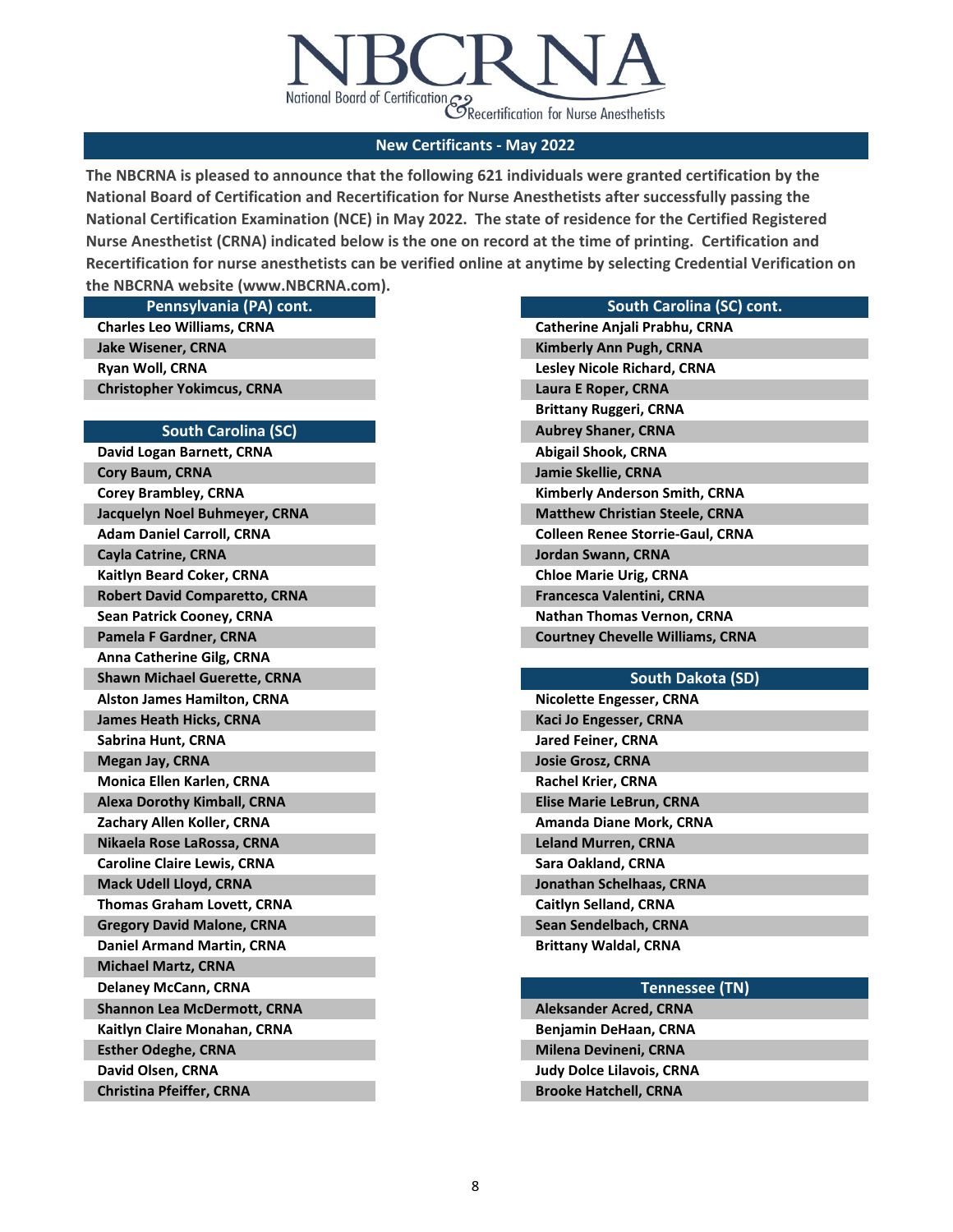

**The NBCRNA is pleased to announce that the following 621 individuals were granted certification by the National Board of Certification and Recertification for Nurse Anesthetists after successfully passing the National Certification Examination (NCE) in May 2022. The state of residence for the Certified Registered Nurse Anesthetist (CRNA) indicated below is the one on record at the time of printing. Certification and Recertification for nurse anesthetists can be verified online at anytime by selecting Credential Verification on the NBCRNA website (www.NBCRNA.com).** 

|  |   | Tennessee (TN) cont |       |  |
|--|---|---------------------|-------|--|
|  | . |                     | ----- |  |

**Liam Maher, CRNA Gabrielle E Pappas, CRNA Isaac Wayne Parrish, CRNA Paul Shaver, CRNA Leanne Orians Stoner, CRNA Colton Bradley James, CRNA Corey Lee Johnson, CRNA Daniel Clayton LaForce, CRNA Jae Lee, CRNA Austin Lane Terrell, CRNA Charles Anthony Walker, CRNA**

#### **Texas (TX)**

**Arianna Ramirez-Sparrow, CRNA Elizabeth Rojas, CRNA Kaelee Shrewsbury, CRNA Catherine Jean Bertels, CRNA Erica Cerna, CRNA Marty Angelo Buzon Espina, CRNA Kim Ike Ezekwesili, CRNA Laura Flores, CRNA David Gregory Garcia, CRNA Astin Sharee Goff, CRNA Rachel Kessy, CRNA Joshua Mascorro, CRNA Hannah Neipp, CRNA Lauren Spears, CRNA Nicoda Taylor, CRNA Stephanie Juneau Taylor, CRNA Lauren Victoria Mary Teague, CRNA Peter Omoni, CRNA Lauren A Parravicini, CRNA**

### **Utah (UT)**

**Mitchell Olson, CRNA**

### **Virginia (VA)**

**Tayschea Babos, CRNA Olivia Renay Baker, CRNA**

## **Virginia (VA) cont.**

**David Ndikum Moffor, CRNA Rebecca Adair Neighbors, CRNA Rob Posch, CRNA Caitlin Prevette, CRNA Joseph Robert Taylor, CRNA Wintana Yosief, CRNA Kara Young, CRNA Alyson Lee Beden, CRNA Brandon Boykin, CRNA Analise Choi, CRNA Amanda Nicole Delp, CRNA**

### **Washington (WA)**

| Dagmara Barney, CRNA                |
|-------------------------------------|
| <b>Hailey Adele Brack, CRNA</b>     |
| <b>Nicholas Enriquez, CRNA</b>      |
| <b>Shad Fly, CRNA</b>               |
| <b>Mary Holt, CRNA</b>              |
| <b>McKell Jorgensen, CRNA</b>       |
| Troy Kasma, CRNA                    |
| Ahjin Kim, CRNA                     |
| <b>Conor Paul Livingston, CRNA</b>  |
| <b>Melissa Nicole Mazzola, CRNA</b> |
| Karli Meehan, CRNA                  |
| Sara Tom, CRNA                      |
| <b>Bryce Ellis Turnbull, CRNA</b>   |
| <b>Audrey Woo, CRNA</b>             |

#### **Wisconsin (WI)**

**Neal Michael Peterson, CRNA John James Troyer, CRNA**

### **West Virginia (WV)**

**Bradley Stephen Peck Atkins, CRNA Matthew Forrest Ellison, CRNA Maranda Felix, CRNA Jessica Fowler, CRNA**

# **Alex Goode, CRNA**

**Emma S James, CRNA**